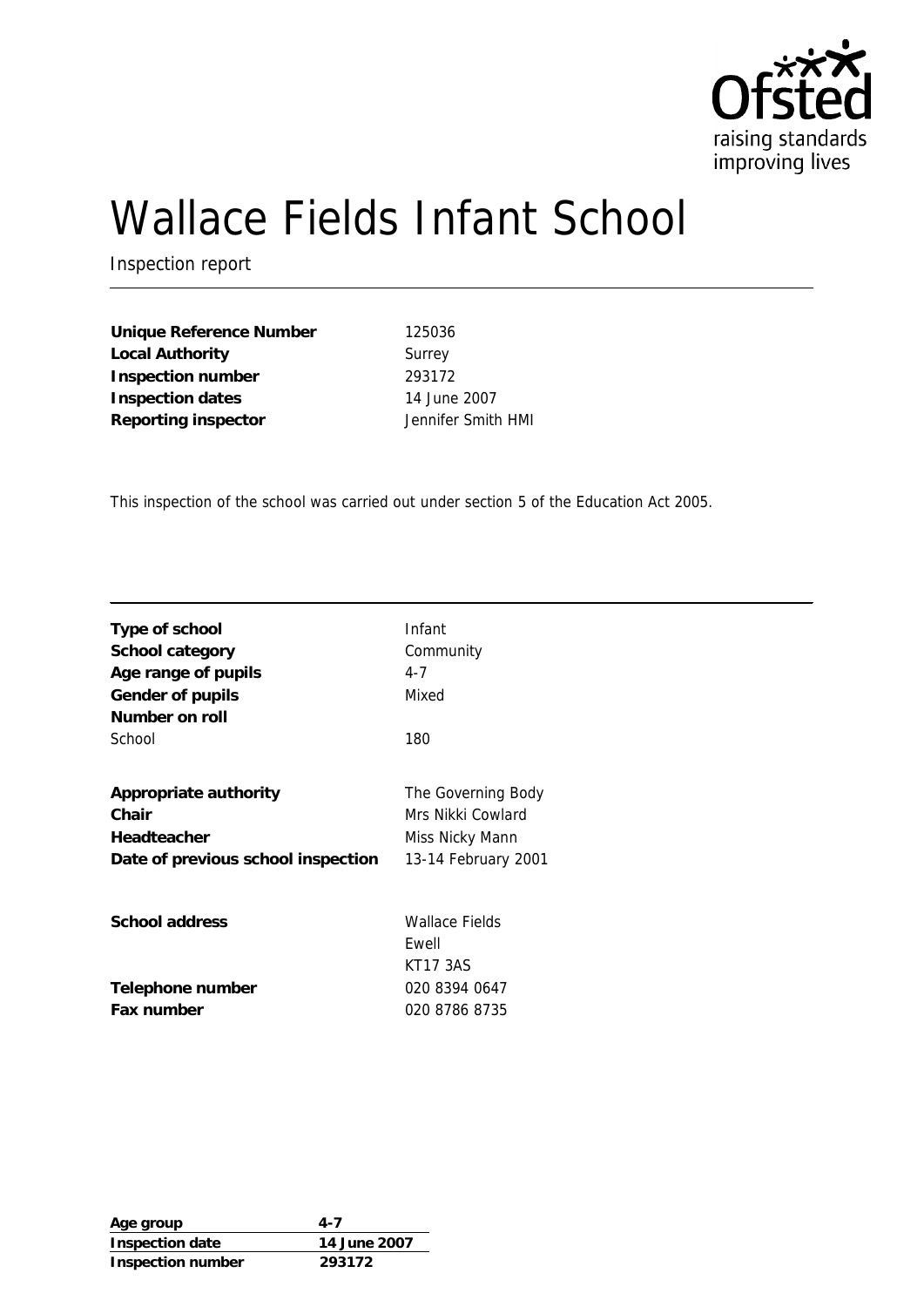© Crown copyright 2007

#### Website: www.ofsted.gov.uk

This document may be reproduced in whole or in part for non-commercial educational purposes, provided that the information quoted is reproduced without adaptation and the source and date of publication are stated.

Further copies of this report are obtainable from the school. Under the Education Act 2005, the school must provide a copy of this report free of charge to certain categories of people. A charge not exceeding the full cost of reproduction may be made for any other copies supplied.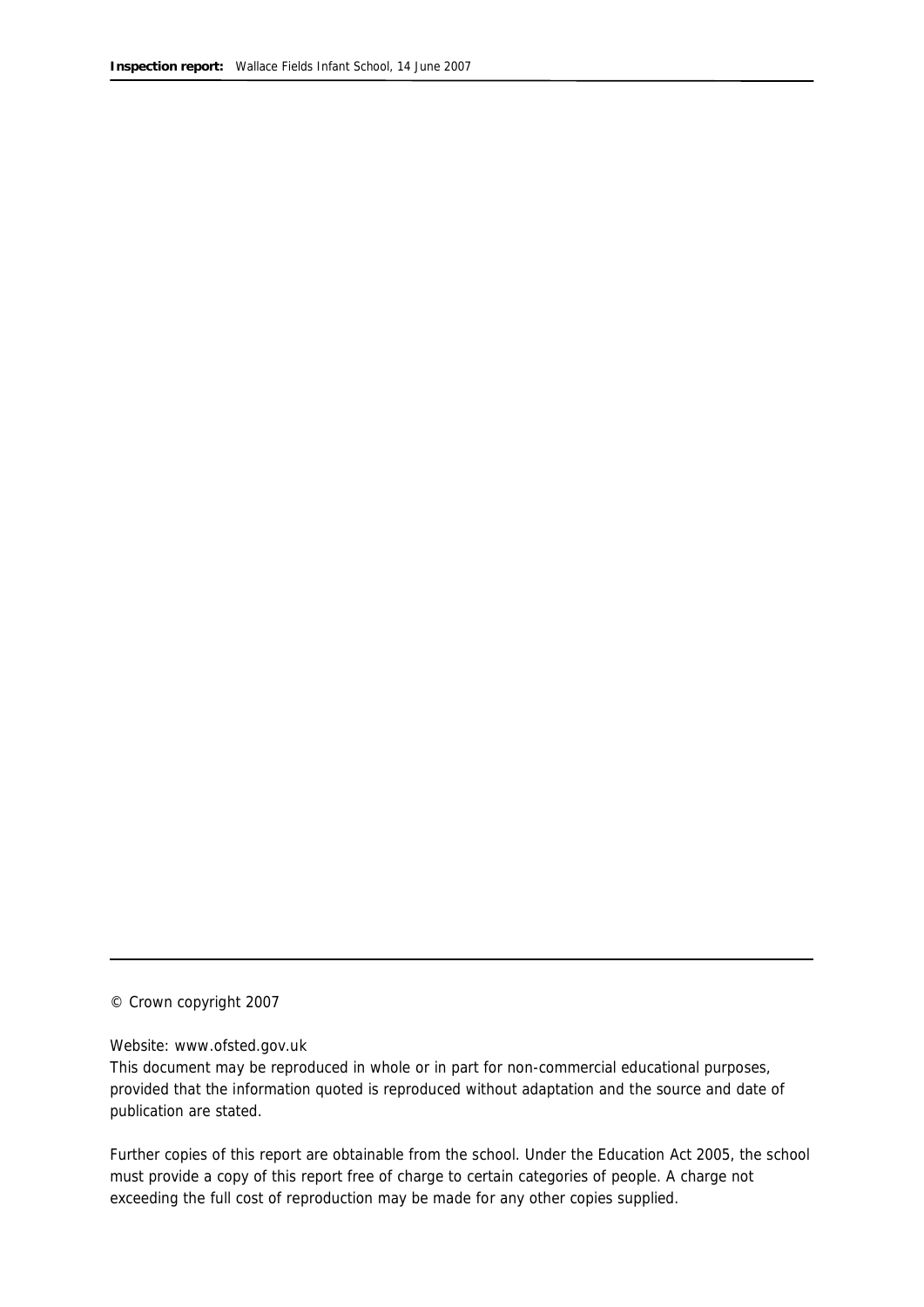# **Introduction**

The inspection was carried out by one of Her Majesty's Inspectors.

# **Description of the school**

Wallace Fields Infant School is a heavily over subscribed two form entry school in a socially advantaged area. Very few children are entitled to free school meals and the proportion of children from minority ethnic backgrounds is broadly in line with the national average but very few are at an early stage of learning English. Although the percentage of children with learning difficulties and disabilities is broadly in line with the national average, at present none have a statement of special educational need. The school has achieved the Eco Schools bronze award, Partnership with Parents award, and Investors in People in 2001, 2004 and 2006.

#### **Key for inspection grades**

| Grade 1 | Outstanding  |
|---------|--------------|
| Grade 2 | Good         |
| Grade 3 | Satisfactory |
| Grade 4 | Inadequate   |
|         |              |

The inspector evaluated the overall effectiveness of the school and investigated the following issues: the achievement and standards of children including their abilities on entry to the school, teaching and learning, care guidance and support, and aspects of leadership and management. Evidence was gathered from the school's self evaluation, nationally published assessment data, the school's minutes and improvement plans, parental questionnaires, observation of the school at work and interviews with staff, children and a governor. Other aspects of the school's work were not investigated in detail, but inspectors found no evidence to suggest that the school's own assessments, as given in its self-evaluation, were not justified, and these have been included where appropriate in this report.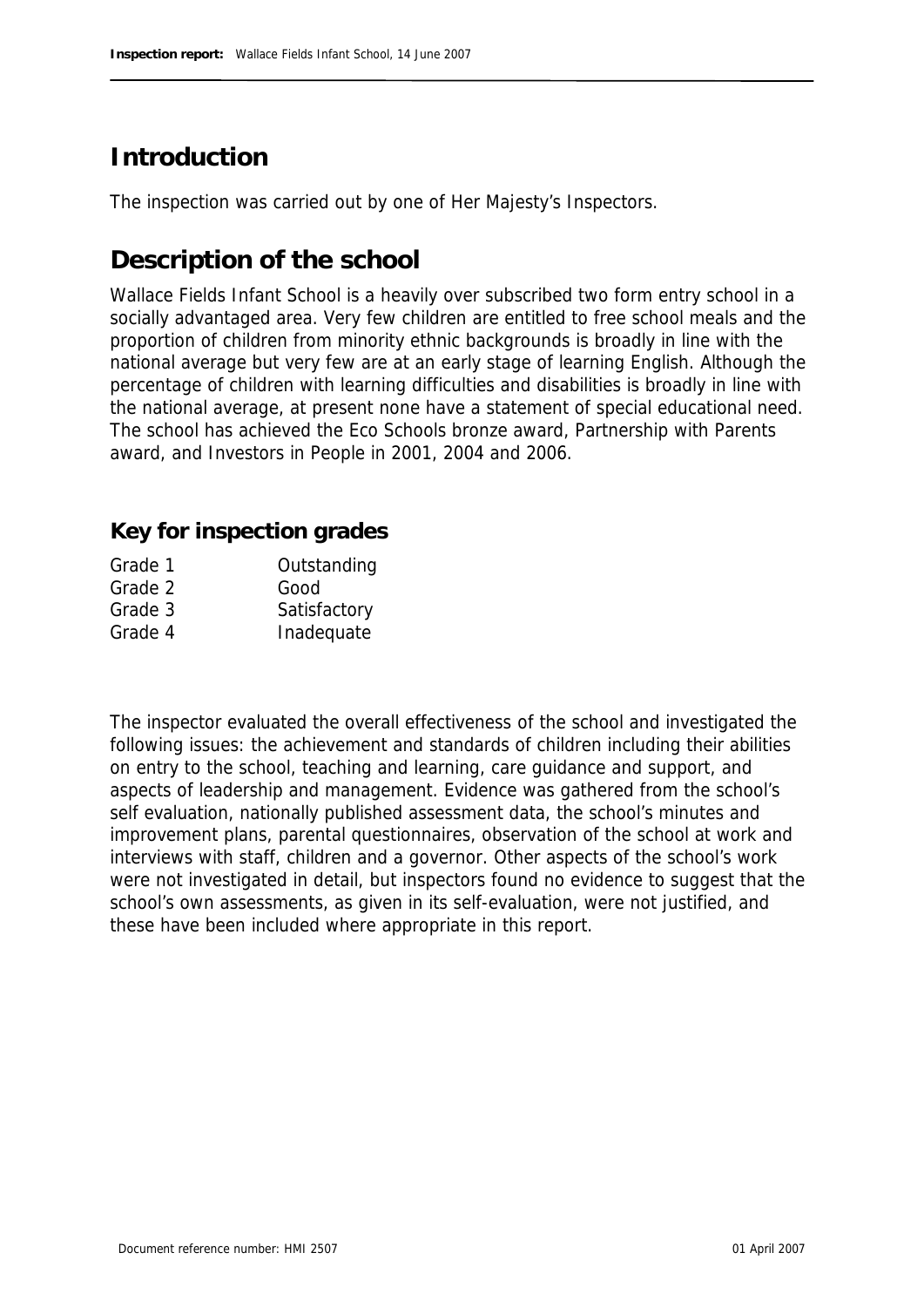# **Overall effectiveness of the school <b>Grade:** 1

Wallace Fields Infant School is an excellent school providing an outstanding education for its children. Parents were strongly supportive of the school. The comments of one parent are typical of many; 'Wallace Fields is a caring and wellmanaged school. Since my daughter started she has blossomed into a confident and happy little girl. We could not have wished for a better introduction to school life.'

The school is indeed well-managed and with great energy. The Headteacher is very ably supported by the deputy head and the recent reorganisation of the senior leadership team sets the school fair for the future. The staff, including its governing body, understand the school's strengths and areas for development very well and have an effective and detailed plan supporting further development. Governors increase their understanding by visiting the school regularly, as part of the effective 'governor of the month' programme and share their perceptions with the whole governing body afterwards. Subject leaders have a good understanding of their areas of responsibility and develop these aspects of the curriculum very well. A high priority is given to monitoring, evaluation and review, which has ensured that the exceptional standards are consistently achieved and have been for many years. The school has excellent capacity to maintain these high standards and to achieve its initiatives in the future.

Children enter the school with skills and abilities that are a little above what might be expected for their age. By the time they leave Reception they have reached high standards in their language, literacy and numeracy skills. Children also attain excellent standards in their social, physical and creative development. They make rapid progress in Years 1 and 2 and by the end of Year 2 leave with standards in reading, writing and mathematics that are exceptionally high. The standards in reading, mathematics and science are a little higher than writing but strenuous efforts have been made to bring writing in line, for example with a focus on boys' writing. There is little difference between the achievement of boys and girls generally.

Children's excellent achievement in the Foundation Stage and in Years 1 and 2 is due to the outstanding care and consistently high quality teaching that children receive. Teaching assistants contribute very well to the success of children's learning. Children have been involved in assessing their own and their peer's work recently. For example, they share ideas with each other making very effective use of their 'talking partners'. Although successful, this 'assessment for learning' is a new initiative and is still to be fully developed. Teachers structure children's learning very well, explaining each step carefully. They make it lively and fun to learn and have very high expectations of what children can achieve. Children make good use of modern technology and teachers employ it very effectively to enhance learning. Staff also promote a climate of mutual respect, an example of this is reflected in children's positive attitude to lunchtime. They sit in small 'family' groups whilst Year 2 children serve them, modelling very good lunchtime etiquette. Parents are also periodically invited to share lunch with the children, an excellent practice that successfully supports the home-school partnerships. A high percentage of children eat the well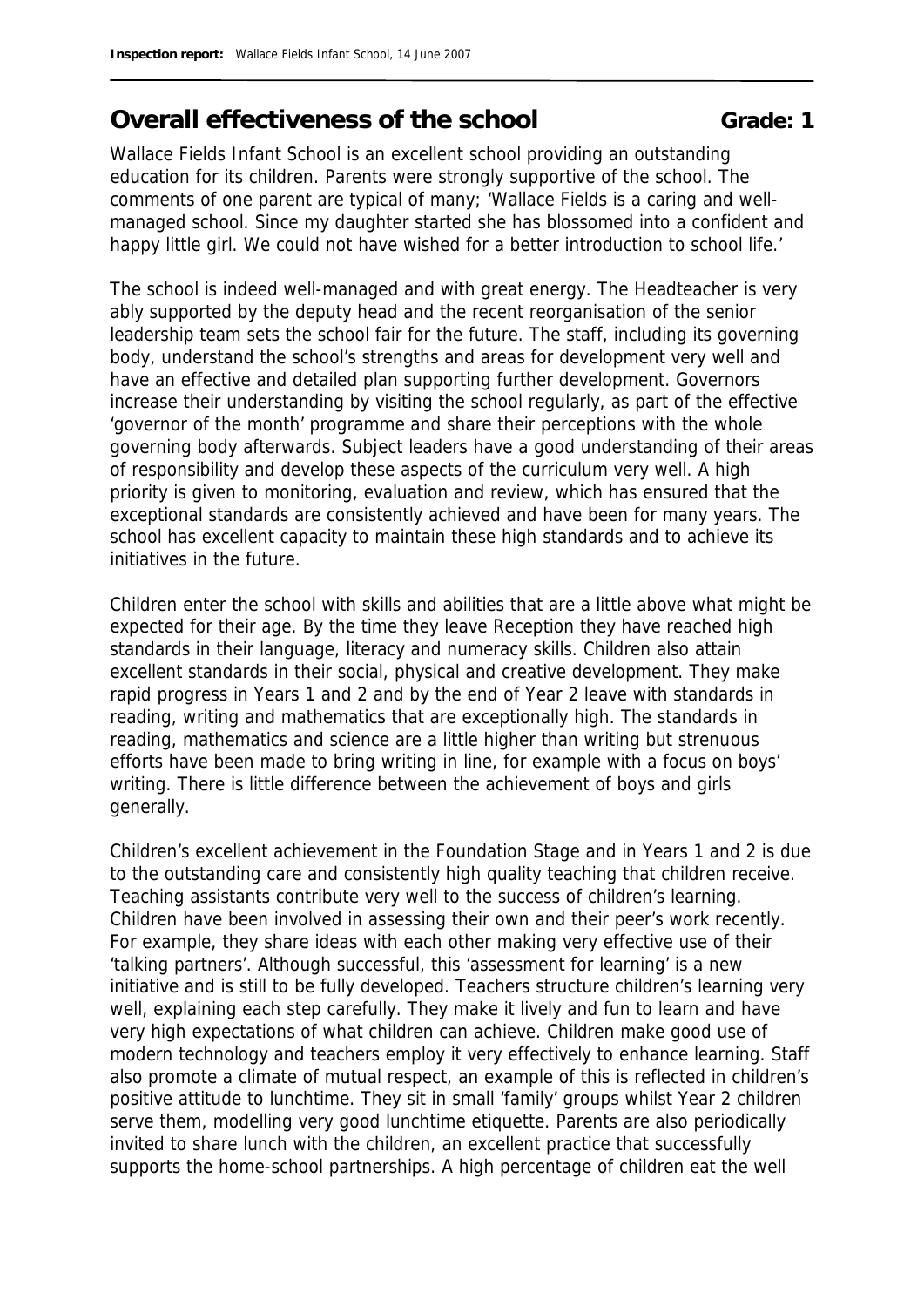balanced school lunch and they have a good understanding of the importance of a healthy diet. Fruit and water are available during the day.

Behaviour at break-times and in lessons is exemplary and attendance is in line with the national average. Spiritual, moral, social and cultural development is excellent and contributes significantly to children's personal development and well-being. A very well run school council ensures that children also have a voice in the way the school is organised and begin to develop good citizenship skills, contributing to future economic well-being. Children spoke with enthusiasm of the discussions and decision-making with which they were involved and how their ideas were shaping the outside environmental area.

The curriculum is broad with excellent opportunities for creative enrichment during the afternoons. An extensive and well-organised range of after school clubs provides further stimulus to children's education, including French, football, short tennis, art and dance; these are well attended. A very few children, the exceptionally able and talented, are not always sufficiently stretched in aspects of the creative curriculum.

Pastoral care and guidance is outstanding and is often cited by parents as a very positive aspect of school life, in particular, that teachers know individual children and their families well. This enables children to settle into school with ease. Assessment of children's social and academic skills is carefully undertaken when they join the Reception class; this helps enormously in setting a clear base line for their future progress. The tracking of children's academic progress throughout the school is a strong feature and ensures that all children make very good progress. Children with learning difficulties and those who in the past have had limited English language skills make rapid progress due to the excellent guidance and support provided. Appropriate target setting is in place but is not onerous. The children have clear goals that they know and understand. They feel very safe in school and effective safe-guarding procedures are in place to protect them.

So what makes this school so effective? It is: a clear and effective drive and vision from the headteacher and her senior staff; high quality, engaging teaching at its heart; a consistent spotlight on monitoring, evaluating all aspects of school life and taking action where necessary and a very caring and supportive ethos within the school.

Children clearly enjoy coming to school and have a smile on their faces as they learn; a very good endorsement that this school is doing an exemplary job of teaching its children well.

#### **What the school should do to improve further**

- Continue to develop the 'assessment for learning' initiative.
- Seek further ways to develop the creative talents of exceptionally able children.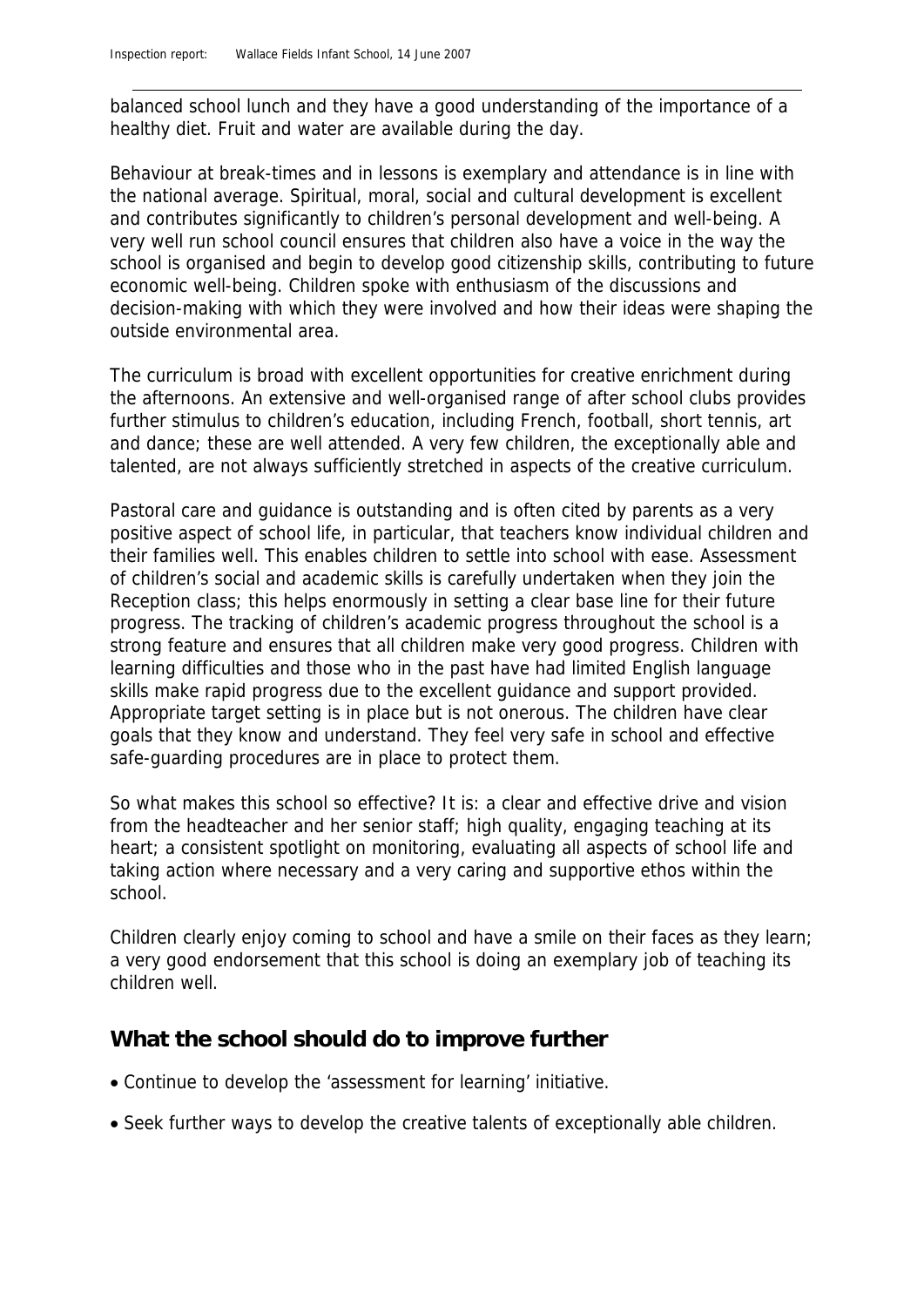**Any complaints about the inspection or the report should be made following the procedures set out in the guidance 'Complaining about inspections', which is available from Ofsted's website: www.ofsted.gov.uk.**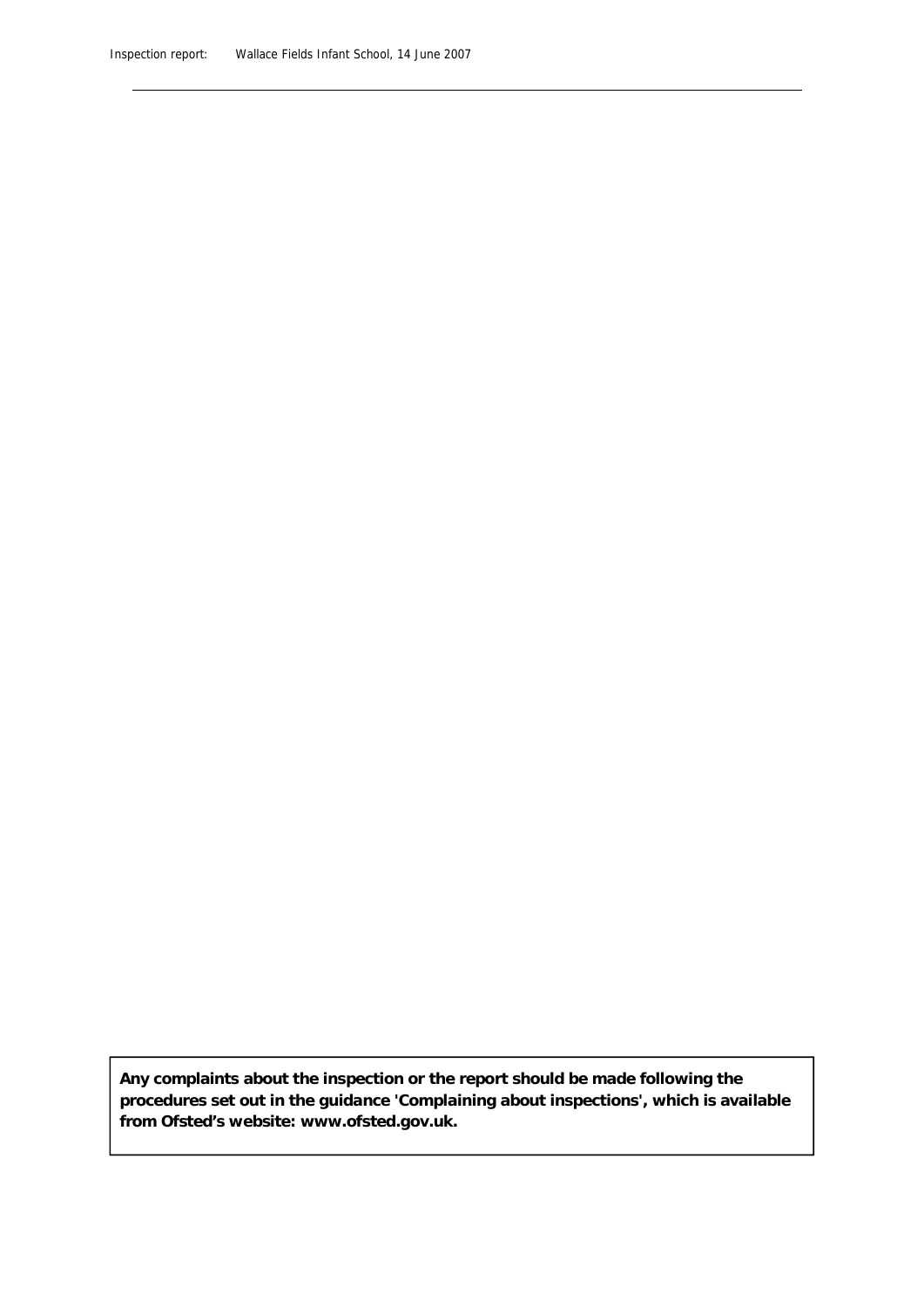# **Annex A**

# **Inspection judgements**

| Key to judgements: grade 1 is outstanding, grade 2 good, grade 3 | School  |
|------------------------------------------------------------------|---------|
| satisfactory, and grade 4 inadequate.                            | Overall |
|                                                                  |         |

### **Overall effectiveness**

| How effective, efficient and inclusive is the provision of education, integrated<br>care and any extended services in meeting the needs of learners? |  |
|------------------------------------------------------------------------------------------------------------------------------------------------------|--|
| The quality and standards in the Foundation Stage                                                                                                    |  |
| The capacity to make any necessary improvements                                                                                                      |  |

#### **Achievement and standards**

| How well do learners achieve?         |  |
|---------------------------------------|--|
| The standards'<br>reached by learners |  |

### **Personal development and well-being**

| How good is the overall personal development and well-being of the<br>learners?                                  |  |
|------------------------------------------------------------------------------------------------------------------|--|
| The extent of learners' spiritual, moral, social and cultural development                                        |  |
| How well learners enjoy their education                                                                          |  |
| The extent to which learners adopt safe practices                                                                |  |
| The extent to which learners adopt healthy lifestyles                                                            |  |
| The extent to which learners make a positive contribution to the community                                       |  |
| How well learners develop workplace and other skills that will contribute to their future<br>economic well-being |  |

## **The quality of provision**

| How effective are teaching and learning in meeting the full range of learners'<br>needs?              |  |
|-------------------------------------------------------------------------------------------------------|--|
| How well do the curriculum and other activities meet the range of needs and<br>interests of learners? |  |
| How well are learners cared for, guided and supported?                                                |  |

### **Leadership and management**

-

| How effective are leadership and management in raising achievement and<br>supporting all learners? |            |
|----------------------------------------------------------------------------------------------------|------------|
| Do procedures for safeguarding learners meet current government requirements?                      | <b>YES</b> |
| Does this school require special measures?                                                         | NO.        |
| Does this school require a notice to improve?                                                      | NС         |

<sup>&</sup>lt;sup>1</sup> Grade 1 - Exceptionally and consistently high; Grade 2 - Generally above average with none significantly below average; Grade 3 - Broadly average to below average; Grade 4 - Exceptionally low.